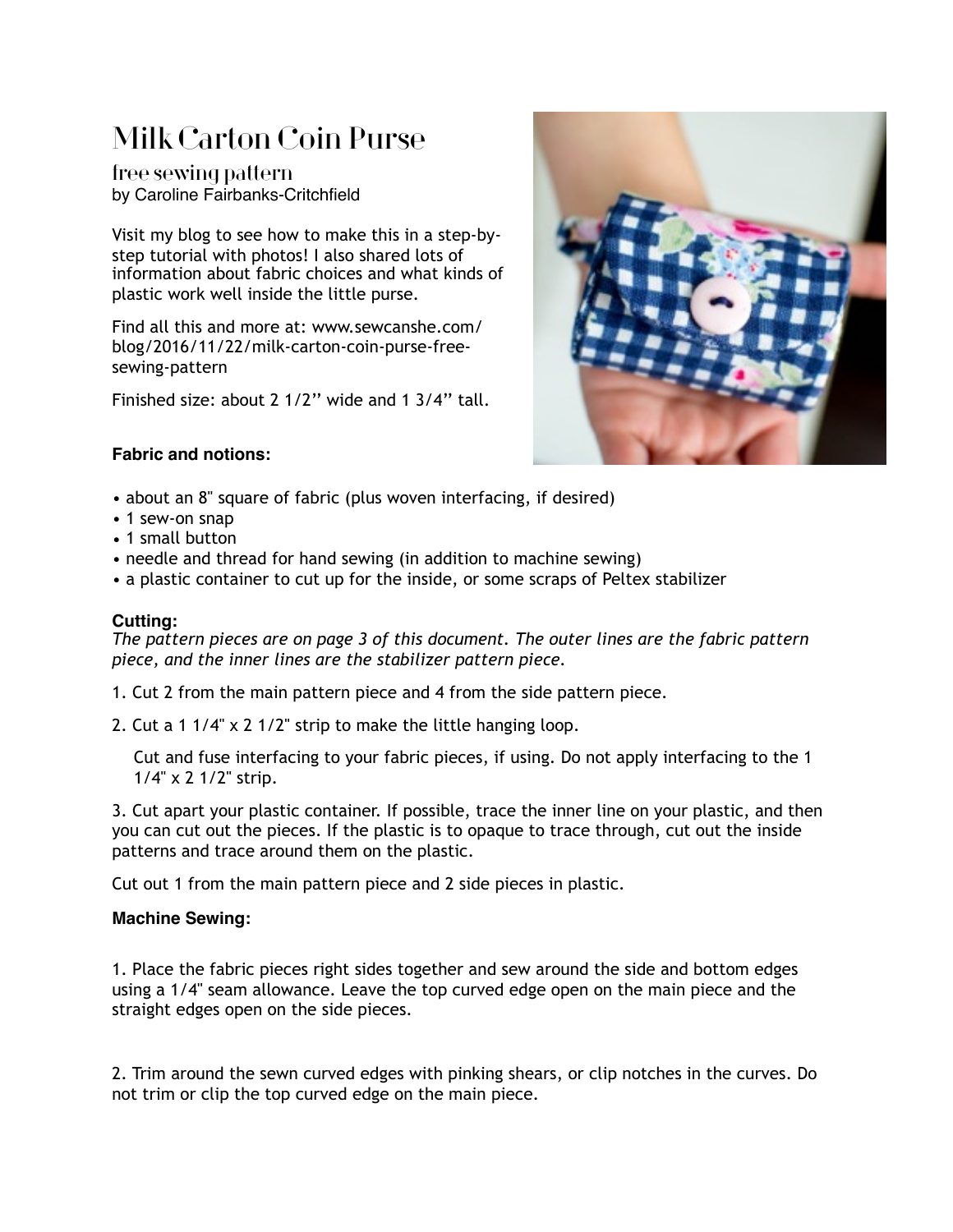3. Insert the plastic or Peltex stabilizer pieces into the fabric pieces. Trim the stabilizer pieces, if needed to help them fit.

4. Tuck the raw edges inside and press them to help them stay. I was using a hot iron and I didn't have any problems with the plastic melting if I didn't stay in one place too long. Do not touch the plastic directly with your iron.

#### **Make the hanging loop:**

1. Fold the 1 1/4"  $\times$  2 1/2" strip of fabric in half, right sides together and sew the long edges together with a 1/4'' seam allowance.

2. Use a turning tool, or attach a small safety pin to one end to help you turn the loop right side out.

3. Roll the loop in between your fingers and thumb to help if make a nice round strip.

The next steps are to sew the top edges of your pieces closed and then sew the sides to the *main piece. If you used Peltex stabilizer instead of plastic, you can do this with your sewing machine. It is tricky, and mine looked a bit wobbily, so I like the hand sewn look best. But it is possible to sew this on with your sewing machine if you really want to.* 

*If you do this, make sure you skip ahead and read on to see where to insert your hanging loop and how to sew on the snaps.*

## **Hand Sewing:**

*Sit down, turn on something to watch (like a new Craftsy class) and get ready to finish this little purse by hand! I LOVE hand sewing if I have something good to watch (or listen to) while I do it. This was [Linda Maynards new class Sew the Perfect Fit](http://www.shareasale.com/r.cfm?B=447087&U=852401&M=29190&urllink=) and it has so much great information!* 

1. Hand sew the openings closed on all three pieces.

2. Then line up the top edges on the main piece and one side piece. Sew the corners together securely and then continue sewing the curved edge of the side piece to the main piece. Curve the main piece to fit the little side piece as you go. I found it easier to just take one stitch at a time.

3. When you get to the other corner of the side piece, take a few extra stitches to secure the corner tightly.

4. Sew the remaining side piece on in the same way, except when you are about 1/2'' from finishing, fold the hanging loop in half and insert the ends into the seam.

Finish sewing the seam together by sticking your needle through going back and forth.

5. Trim away the ends of the hanging loop on the inside to make it look neat.

# **Sewing the Snap and Button:**

1. Hand sew the male end of the snap to the inside top of the purse, about 1/4'' from the edge.